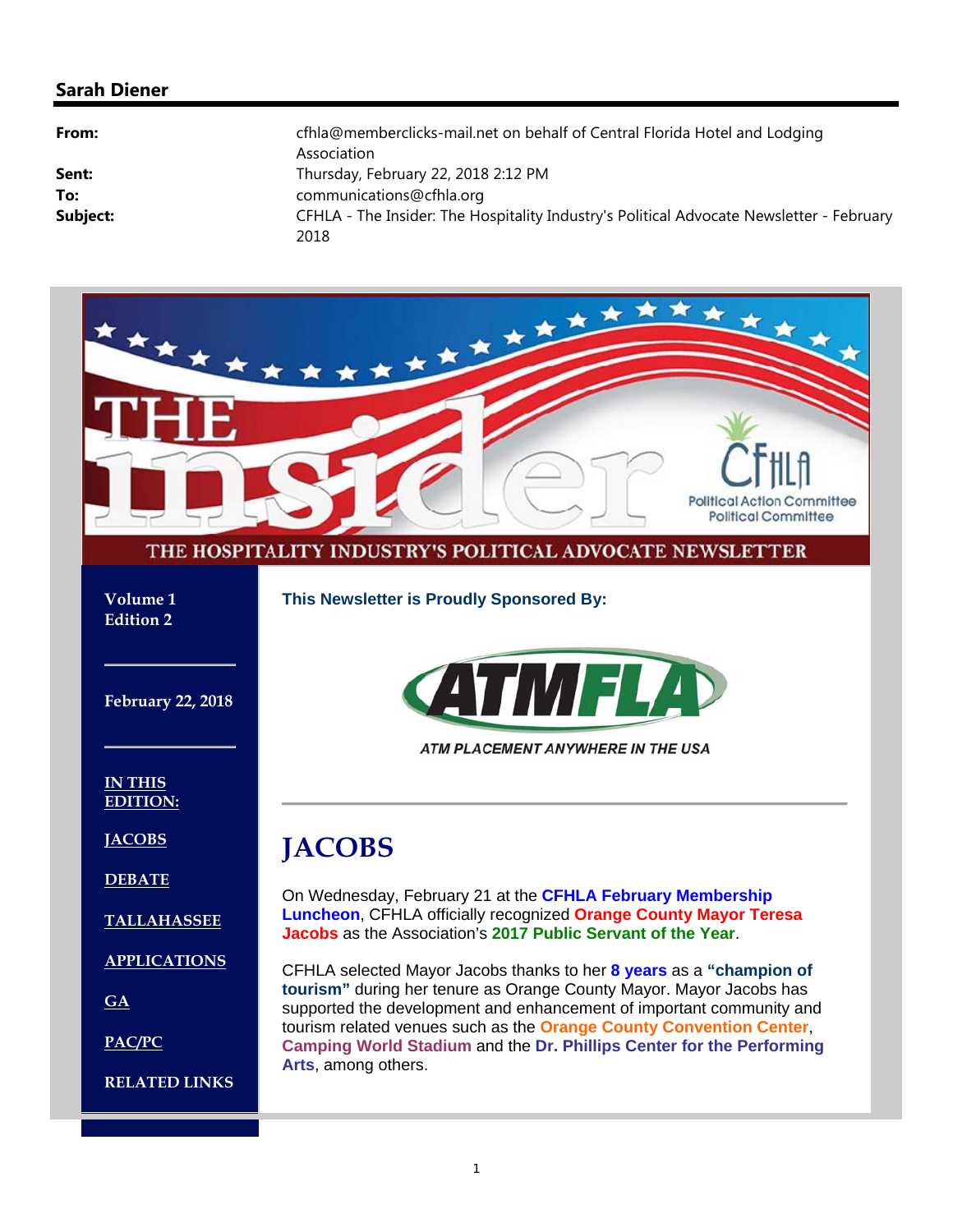#### **LINKS OF INTEREST**

**Florida Governor Rick Scott**

**State of Florida Senate**

**State of Florida House of Representatives**

**Orange County**

**Osceola County**

**Seminole County**

**City of Orlando**

**City of Kissimmee**

**City of Sanford**

Orange County Tourist Development Tax Grant Application Review Committee and the Orange County Tourist Development Tax Sports Incentive Committee. These advisory boards will serve as important "checks and balances" on future expenditures of Orange County Tourist Development Tax funds and will work to promote the Central Florida destination.

In attendance at the CFHLA Luncheon were a number of Mayor Jacobs' Orange County colleagues, including **Commissioners Pete Clarke**, **Jennifer Thompson** and **Betsy VanderLey**, as well as **Supervisor of Elections Bill Cowles**, **Comptroller Phil Diamond** and **County Administrator Ajit Lalchandani**.



Central Florida Hotel and Lodging Association President / CEO Rich Maladecki, CFHLA PAC Board Chair Jay Leonard, General Manager of the Wyndham Lake Buena Vista Resort Disney Springs Resort Area / Wyndham Garden Lake Buena Vista Disney Springs Resort Area, 2017 Public Servant of the Year Teresa Jacobs, Orange County Mayor and CFHLA Board Chair Fred Sawyers, Complex General Manager of the Walt Disney World Swan and Dolphin Resort

## **DEBATE**

#### *Save the date…*

On **Thursday, March 29**, CFHLA will host an **Orange County Mayoral Candidate Forum**, featuring the **three leading candidates** running for Orange County Mayor in 2018.

This event, to be held at the **Sheraton Lake Buena Vista Resort**, will feature the following candidates:

**Orange County Commissioner Pete Clarke**

**Orange County Sheriff Jerry Demings**

**Businessman Rob Panepinto**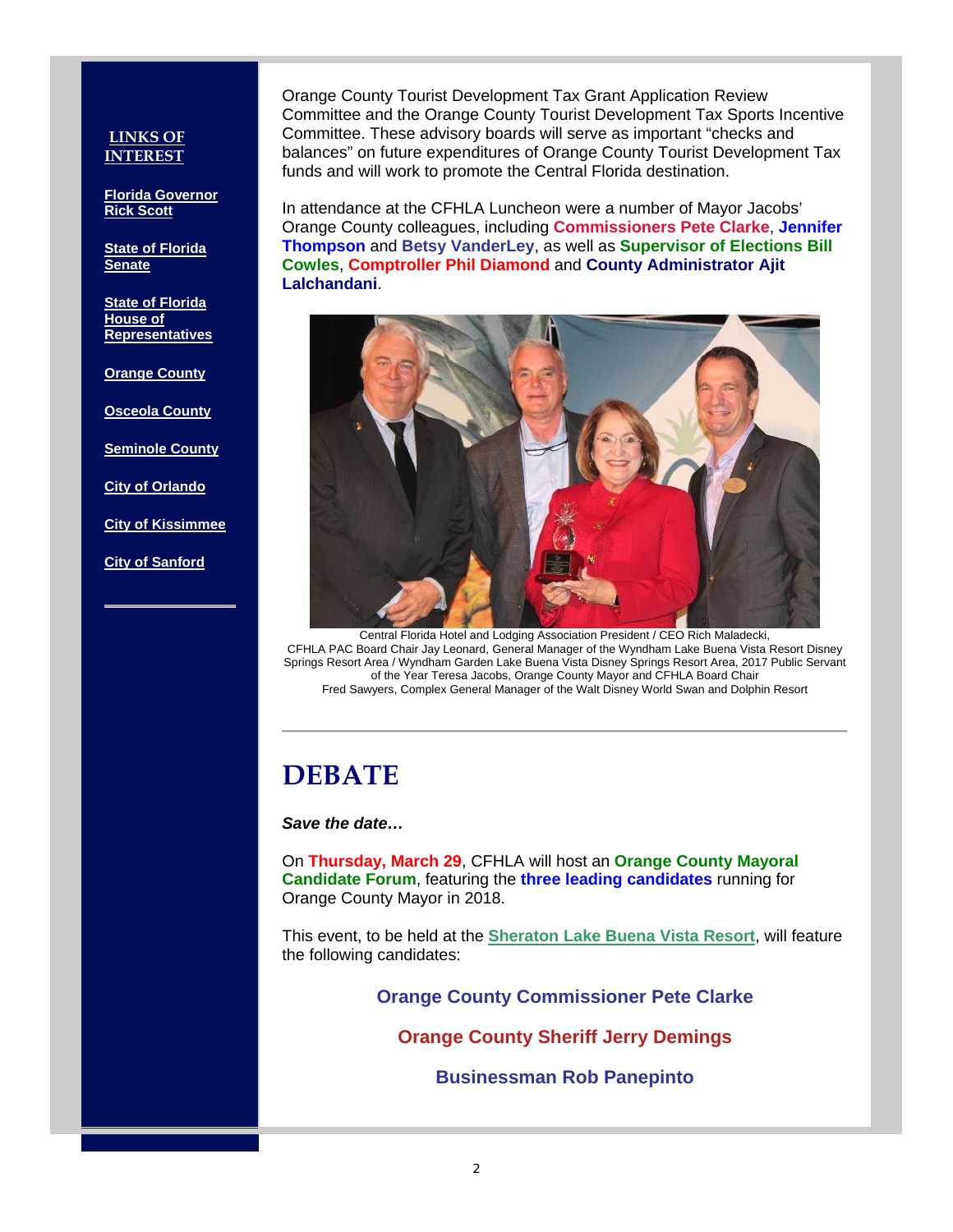distributed to CFHLA Membership in the coming weeks.

For your information, a number of CFHLA Members have already met with each of these candidates over the past six months at **"CFHLA Coffee Club"** meetings, to discuss the importance of Central Florida's Hospitality Industry and to hear each of the candidates' priorities relating to Orange County, should they be elected.

## **TALLAHASSEE**

CFHLA is closely monitoring several bills throughout this year's legislative Session.

**House Bill (HB) 3** and **Senate Bill (SB) 1714** relate to **Tourist Promotion Accountability** for **Destination Marketing Organizations** (DMOs). CFHLA opposes these bills because they would place burdensome regulations on DMOs such as requiring these organizations to publicly reveal contracts two weeks prior to execution. This is **harmful to Florida's Tourism Industry** as it would place Florida at a competitive disadvantage with other US destinations by requiring Florida marketing groups to **"show their cards"** as it relates to marketing campaigns. While House Bill 3 has already passed the House (Vote count of 87-20), it's Senate companion, SB 1714, has yet to be considered in its second of four committee stops.

Additionally, CFHLA strongly opposes **House Bill 585** and **Senate Bill 658**, legislation that would drastically expand the allowed uses of the Tourist Development Tax (TDT), allowing TDT funds to be utilized for non-tourism promotion purposes such as public facilities, sewage infrastructure and transportation. HB 585 passed the House floor last week (Vote count of 93- 20) while the Senate companion, SB 658, is waiting to be heard in it's third and final committee stop, Senate Appropriations Committee.

For your information, below is how Central Florida's State Representatives voted last week on House Bill 585, legislation **strongly opposed by CFHLA**:

> Rep. Bruce Antone - Yes Rep. Jason Brodeur - Yes Rep. Kamia Brown - No Rep. John Cortes - Yes Rep. Bob Cortes - No Rep. Mike La Rosa - Yes Rep. Amy Mercado - No Rep. Mike Miller - No Rep. Bobby Olszewski - No Rep. Scott Plakon - Yes Rep. Rene Plasencia - No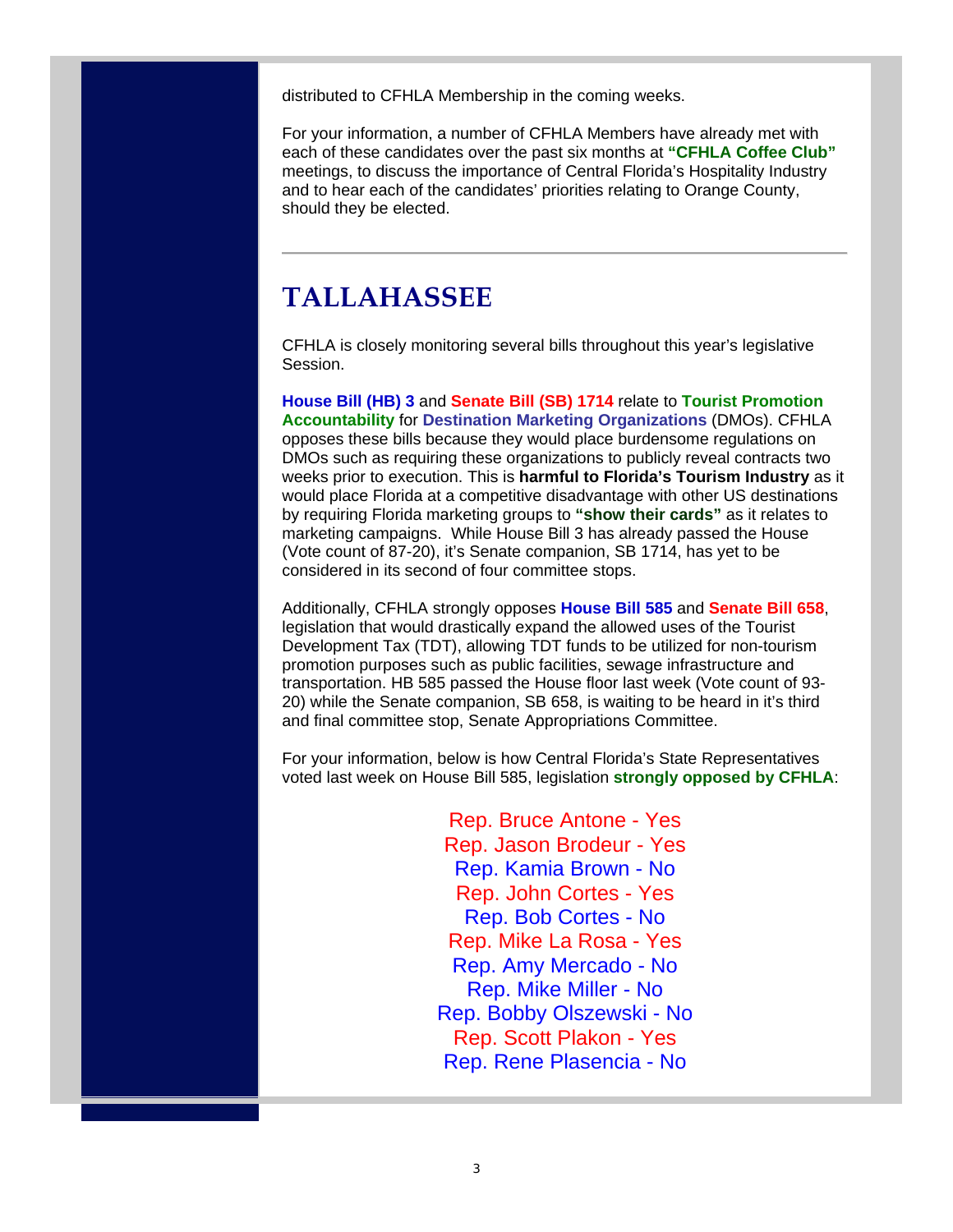### Rep. Jennifer Sullivan - Yes

CFHLA is continuing to work with Industry partners and State Senators to block these dangerous bills from being passed into law.

## **APPLICATIONS**

At the Friday, February 16 Orange County Tourist Development Tax Grant Application Review Committee meeting, the committee voted to adopt two **"Tourist Development Grant Applications"** that were drafted by CFHLA Staff and "workshopped" among CFHLA Board Members, Orange County government and community stakeholders over the course of 2017.

This positive development will result in Orange County formally adopting both the **"Events"** and **"Capital Projects"** CFHLA applications for reviewing future proposed TDT expenditures in the County.

The **Application Review Committee** will next work on adopting a **"scoring matrix"** to weigh the various aspects of the applications so that approval and levels of funding levels can be determined by the Committee.

CFHLA thanks the following CFHLA Board Members for their service to this important community advisory board:

### **Ross Burke** Blue Heron Beach Resort

**Brian Comes** Hyatt Regency Orlando

**Jon McGavin** Ritz-Carlton Orlando, Grande Lakes

**Louis Robbins** Key Performance Hospitality Management

# **GA**

This month's **CFHLA Governmental Affairs Committee Meeting** was held on Wednesday, February 14 at the **Loews Royal Pacific Resort** *(Thank You, Barb Bowden)* and featured luncheon guest **Fred Winterkamp, Orange County Fiscal and Business Services Division Manager**. Mr. Winterkamp provided a presentation on past Tourist Development Tax usage, county TDT developments in 2017 and an overview of the Orange County Tourist Development Tax Grant Application Review Committee.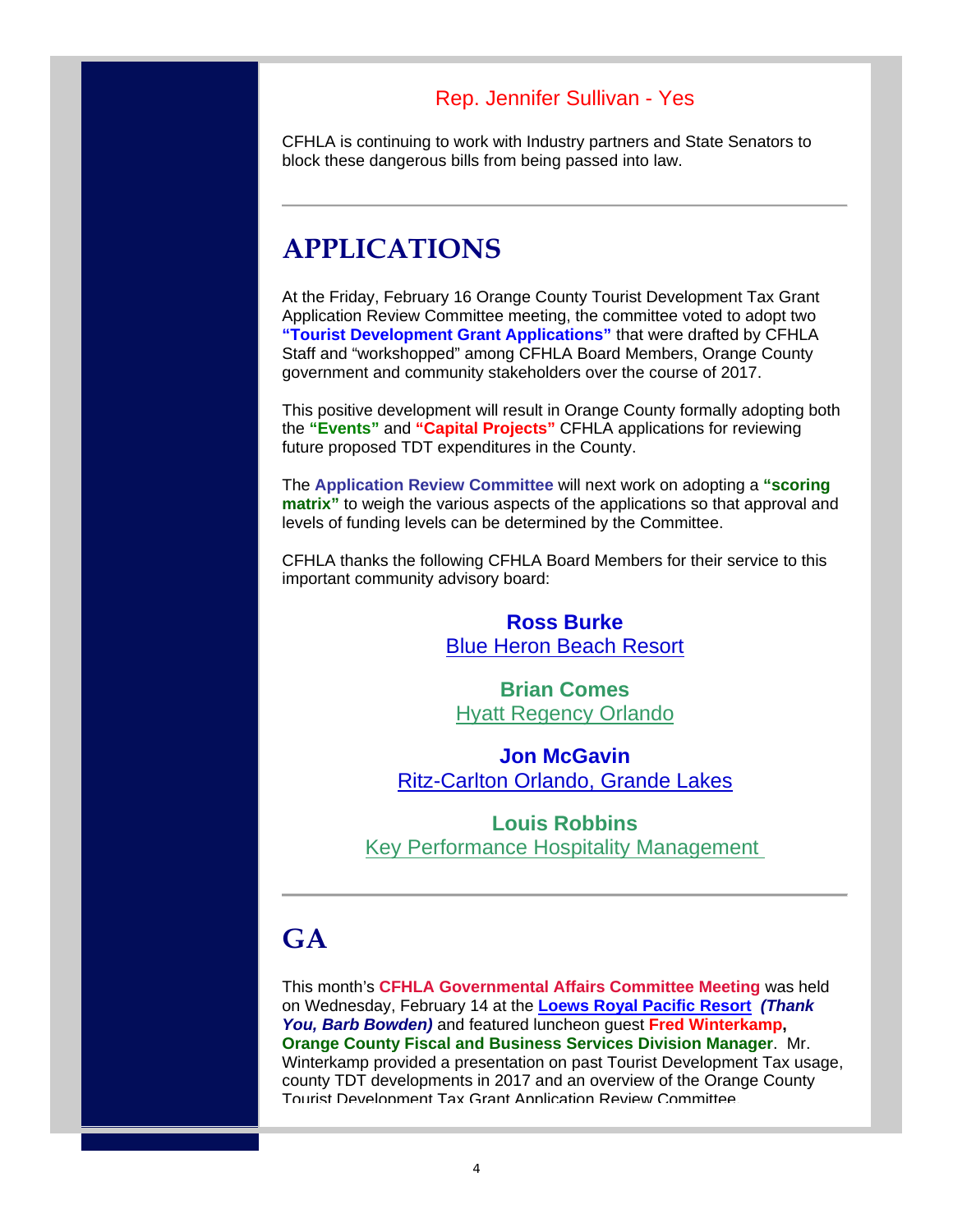Mr. Winterkamp detailed how the Tourist Development Tax is used throughout Orange County and what it could potentially be used for in the future. He also presented an **Application Review Committee timeline**, which outlines the Board of County Commissioners budget process, application reviews, and TDT grant consideration.

The **March CFHLA Governmental Affairs Committee** meeting will feature **City of Orlando Mayor Buddy Dyer.**



CFHLA Board Member Bruce Skwarlo, General Manager of the Orlando Marriott Lake Mary, Orange County Fiscal and Business Services Division Manager Fred Winterkamp, and CFHLA Board Chair Fred Sawyers, Complex General Manager of the Walt Disney World Swan and Dolphin Resort

# **PAC/PC**

The first **CFHLA Political Action Committee** (CFHLA-PAC) and **CFHLA Political Committee** (CFHLA-PC) meetings were held on February 7 at the CFHLA offices. As 2018 is an election year, members discussed candidates who have filed for Central Florida races and campaign contributions to date.

The CFHLA PAC will host its annual **PAC Reception Fundraiser** on **Thursday, June 6** at a location yet to be finalized. The CFHLA-PAC thanks the following **2018 PAC Reception Sponsors:** 



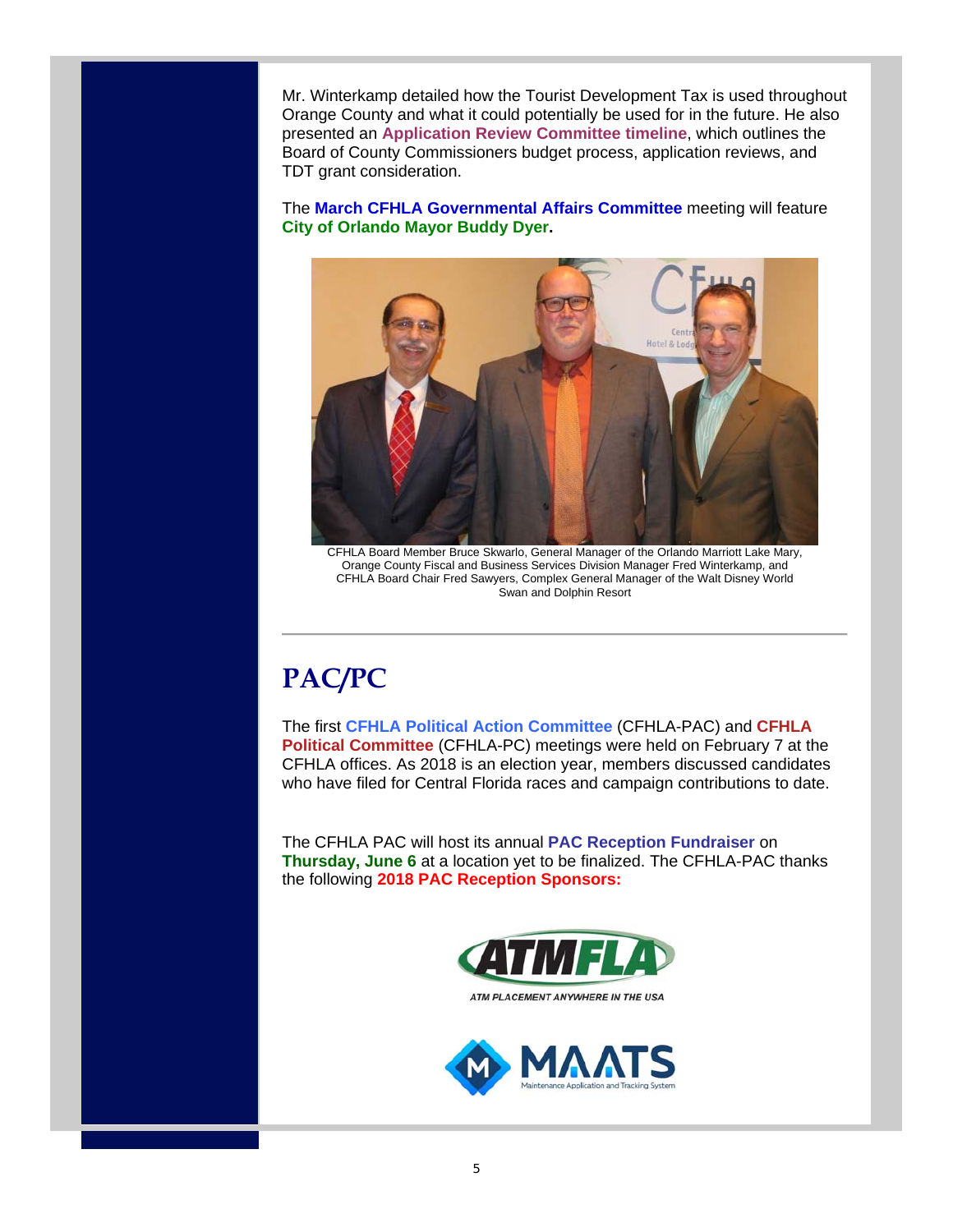

The CFHLA PC will be hosting the annual **"Tee It Up for Tourism" Golf Outing and Luncheon** fundraiser, tentatively scheduled for **Thursday, September 27** at the **Waldorf Astoria Orlando Golf Club**. The CFHLA-PC thanks the following confirmed sponsors to date:







**GRAY ROBINSON** ATTORNEYS AT LAW



Please note that a **"Presenting Sponsorship"** is still **available** for this highprofile CFHLA political function for only **\$2,500**. For more information, please contact **CFHLA Public Policy Director, Kevin Craig,** at publicpolicy@cfhla.org.

# **LINKS**

**Below please find news articles relating to the political interests of the Hospitality Industry:**

**House passes bill allowing bed taxes to be used for roads**